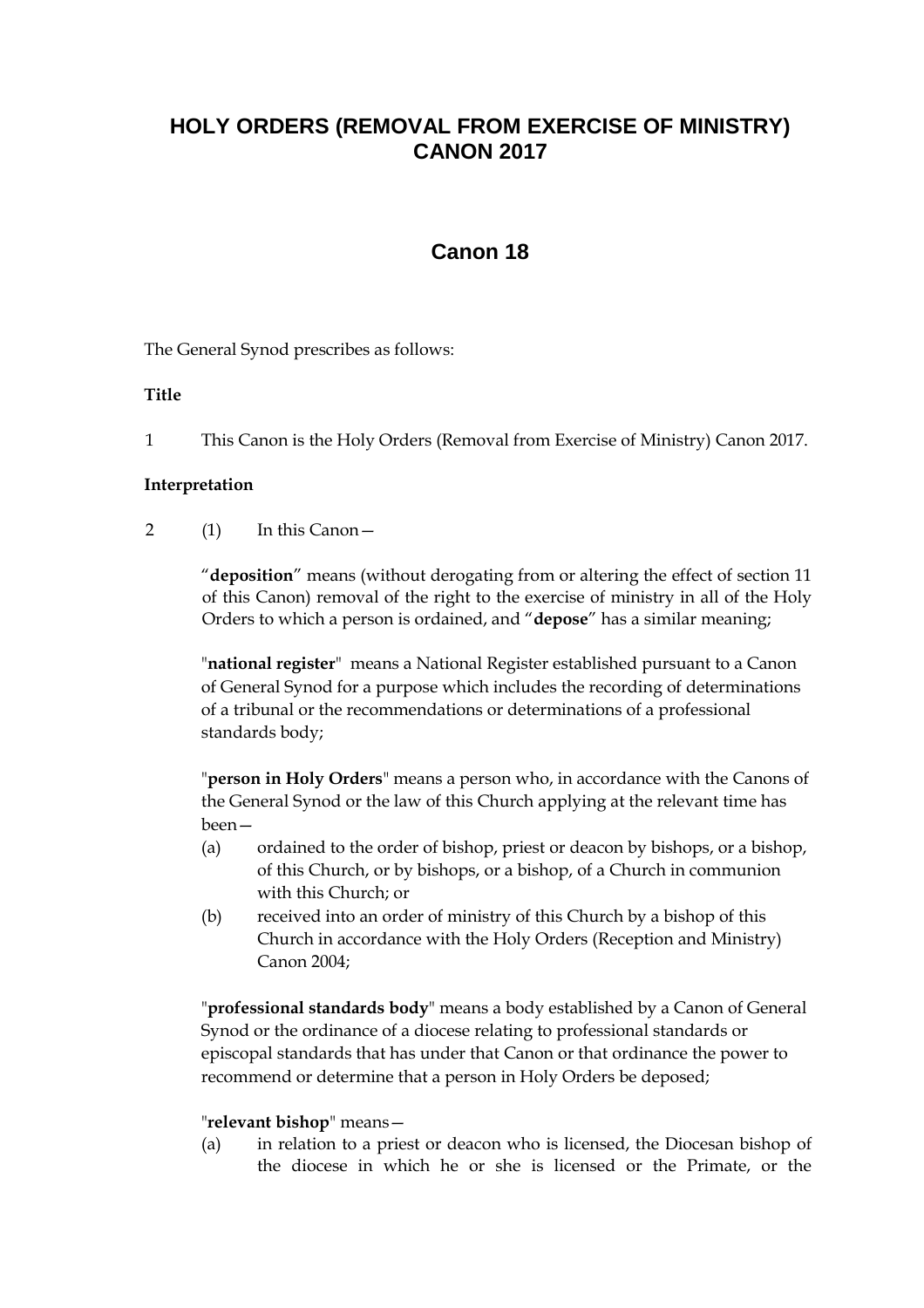Metropolitan of the Province in which that diocese is situated, authorized by that bishop to act in that behalf;

- (b) in relation to a priest or deacon who is not licensed, the Diocesan bishop of the diocese in which he or she resides or the Primate, or the Metropolitan of the Province in which that diocese is situated, authorized by that bishop to act in that behalf;
- (c) in relation to a person who is a bishop, the bishop other than that person who is  $-$ 
	- (i) the Metropolitan of the Province in which that person is a Diocesan bishop, is licensed by a Diocesan bishop or (if neither a Diocesan bishop nor licensed) resides; or
	- (ii) where that person—
		- A. is the Diocesan bishop of; or
		- B. is licensed by the Diocesan bishop of; or
		- C. resides in—

an extra-provincial diocese, the Primate; or

- (iii) where the person is a Metropolitan, the Primate; or
- (iv) where the person is the Primate, the most senior Metropolitan by date of consecration;

"**relinquishment**" means (without derogating from or altering the effect of section 11 of this Canon) voluntary cessation of the right to the exercise of ministry in one or more of the orders of ministry to which a person is ordained, and "**relinquish**" has a similar meaning;

"**tribunal**" means a tribunal established in accordance with the provisions of Chapter IX of the Constitution and includes a body established by canon or by an ordinance of a diocese.

- (2) For the purposes of this Canon, a person who, during any vacancy in the office of, or during the incapacity of, a Diocesan bishop or during that bishop's absence from the diocese for a period exceeding thirty days has been appointed by or under the constitution of that diocese to administer the affairs of the diocese, is to be taken to be the Diocesan bishop of that diocese.
- (3) In this Canon a reference to an "**order of ministry**" is a reference to the Holy Order of bishop, the Holy Order of priest or the Holy Order of deacon.

#### **Relinquishment of Holy Orders**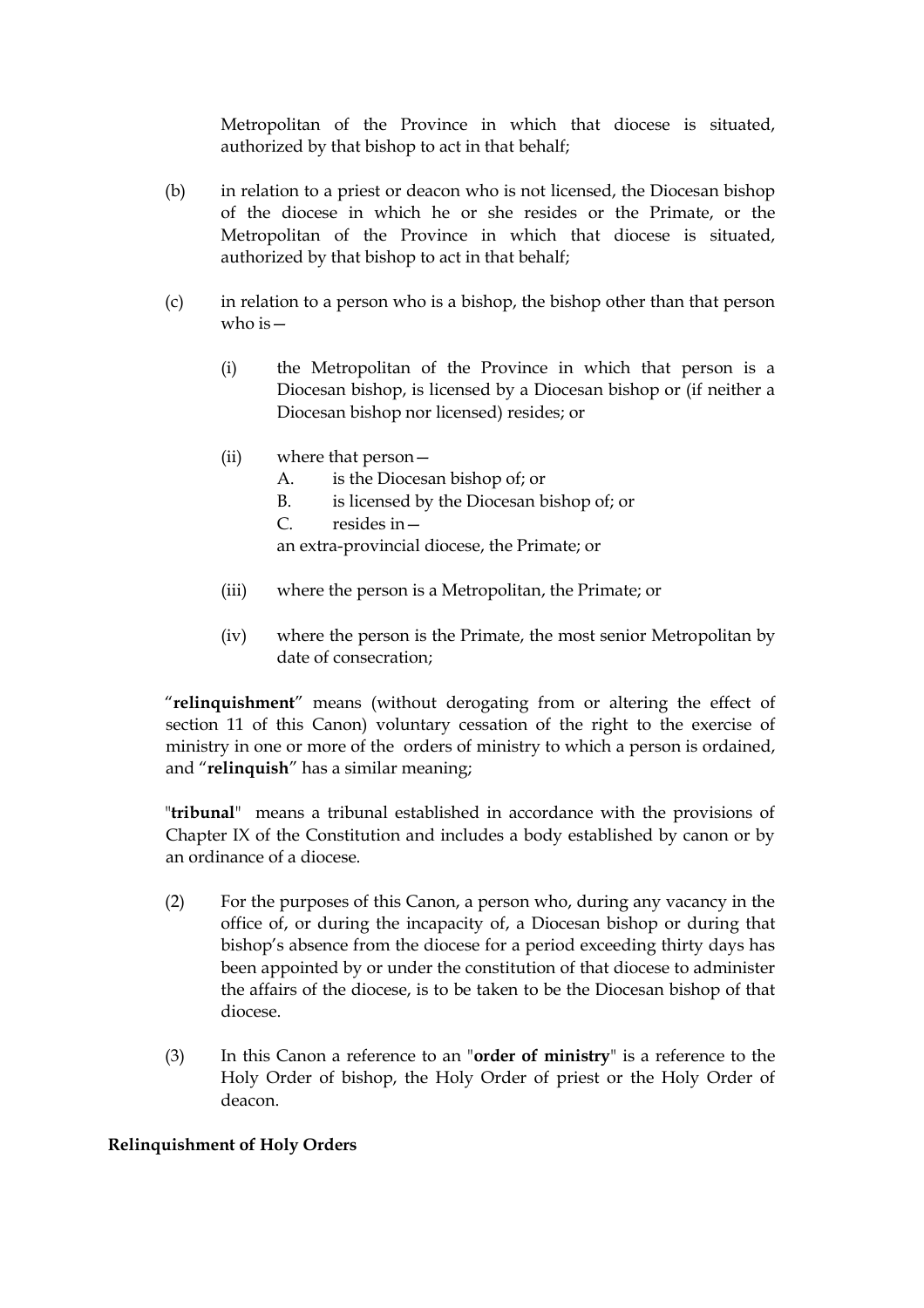- 3 (1) A person in Holy Orders—
	- (a) if a bishop, may relinquish the order of bishop, or the orders of bishop and priest, or the orders of bishop, priest and deacon; or
	- (b) if a priest but not a bishop, may relinquish the order of priest, or the orders of priest and deacon; or
	- (c) if a deacon but not a bishop or priest, may relinquish the order of deacon—
	- by–
	- (d) resigning all clerical licences and appointments held by that person as a person in the order or orders to be relinquished; and
	- (e) executing an instrument of relinquishment in or to the effect of the form in Schedule 1 endorsed with the consent, if given, of both—
		- (i) the bishop of the diocese in which the person last held a clerical licence or appointment, if that is a diocese other than the diocese in which the person resides; and
		- (ii) the relevant bishop.
	- (2) Before giving consent under sub-section (1)(e)(ii), the relevant bishop must be satisfied that the person is not currently the subject of any information, complaint or charge in this Church (including in any diocese) concerning his or her conduct or fitness to hold office.

#### **Liturgical context**

4 The relinquishment under section 3 may, with the consent of the person, be set in a liturgical context by the bishop.

#### **Prohibition from functioning after sentence of a tribunal**

- 5 (1) A sentence of prohibition from functioning—
	- (a) in relation to a bishop may concern only functioning  $-$ 
		- (i) as a bishop, or
		- (ii) as a bishop and priest; or
		- (iii) as a bishop, priest and deacon;
	- (b) in relation to a priest, may concern only functioning as a priest or as a priest and deacon;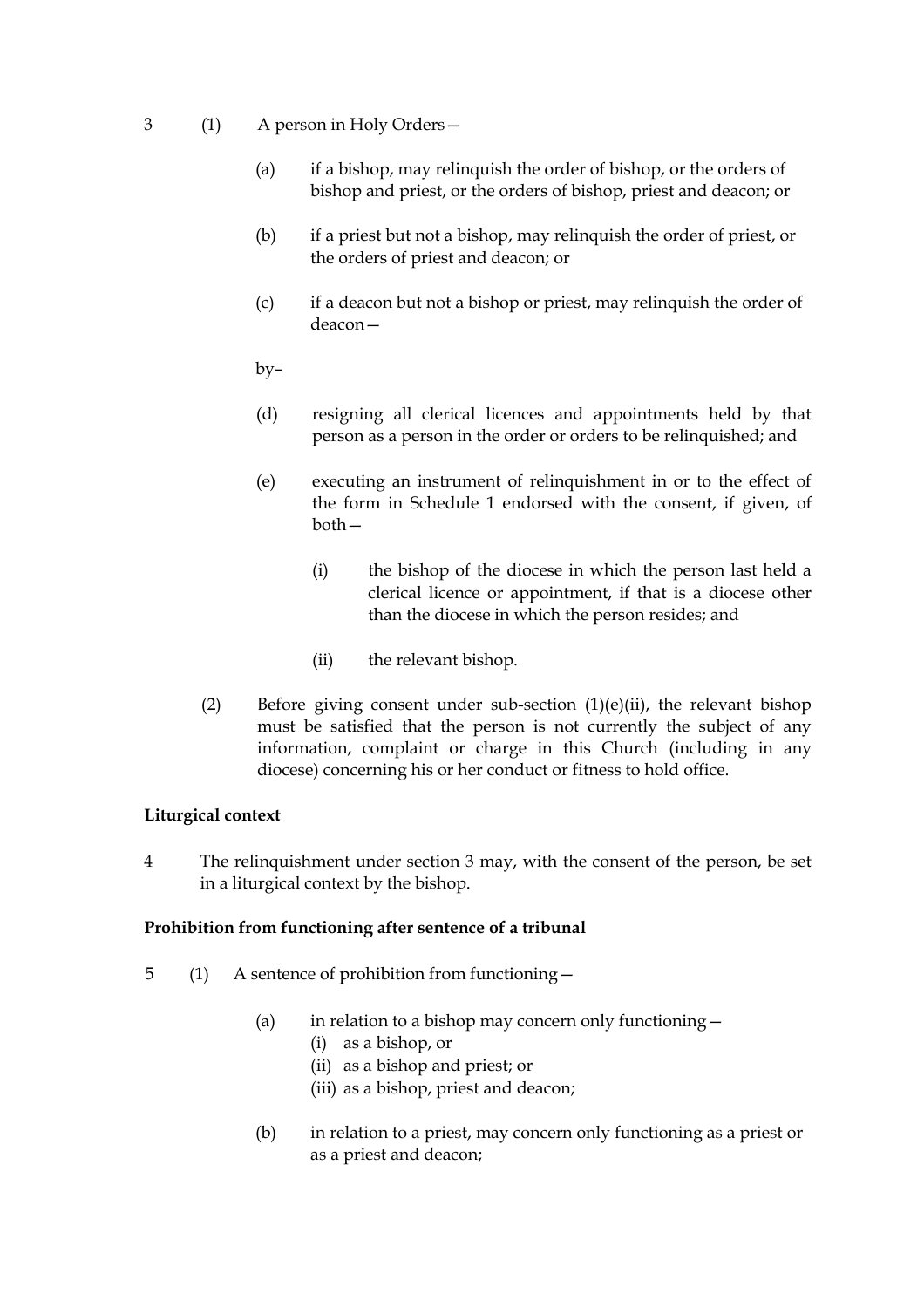- (c) may be limited or not limited by reference to place, office, role or function, time or circumstance;
- (d) subject to sub-section (2), may be permanent, indefinite or for a period of time, and may be permanent, indefinite or for a period of time in different respects in relation to different functions or different limitations.
- (2) A sentence of prohibition from functioning may not be permanent in respect of all the orders of ministry to which a person has been ordained.

Note: The proper sentence for a person who is to be prohibited permanently from all orders of ministry is deposition.

(3) A relevant bishop gives effect to a sentence of prohibition by a tribunal or a recommendation or determination of prohibition by a professional standards body by executing an instrument of prohibition in or to the effect of Schedule 2.

## **Deposition**

6 The deposition of a person by a bishop pursuant to the sentence of a tribunal or following the recommendation or determination of a professional standards body shall be effected by the execution by the relevant bishop of an instrument of deposition in or to the effect of the form in Schedule 3.

#### **Registration**

7 (1) In this section–

"instrument" means–

- (a) an instrument of relinquishment in accordance with section 3; or
- (b) an instrument of deposition or prohibition from functioning executed pursuant to sections 5 or 6.
- (2) Upon executing an instrument, the relevant bishop must forthwith–
	- (a) cause the instrument to be registered in the register of that bishop;
	- (b) deliver a copy of the instrument to the bishop of the diocese in or for which the person who is the subject of the instrument was ordained; and
	- (c) cause a copy of the instrument to be registered in the national register.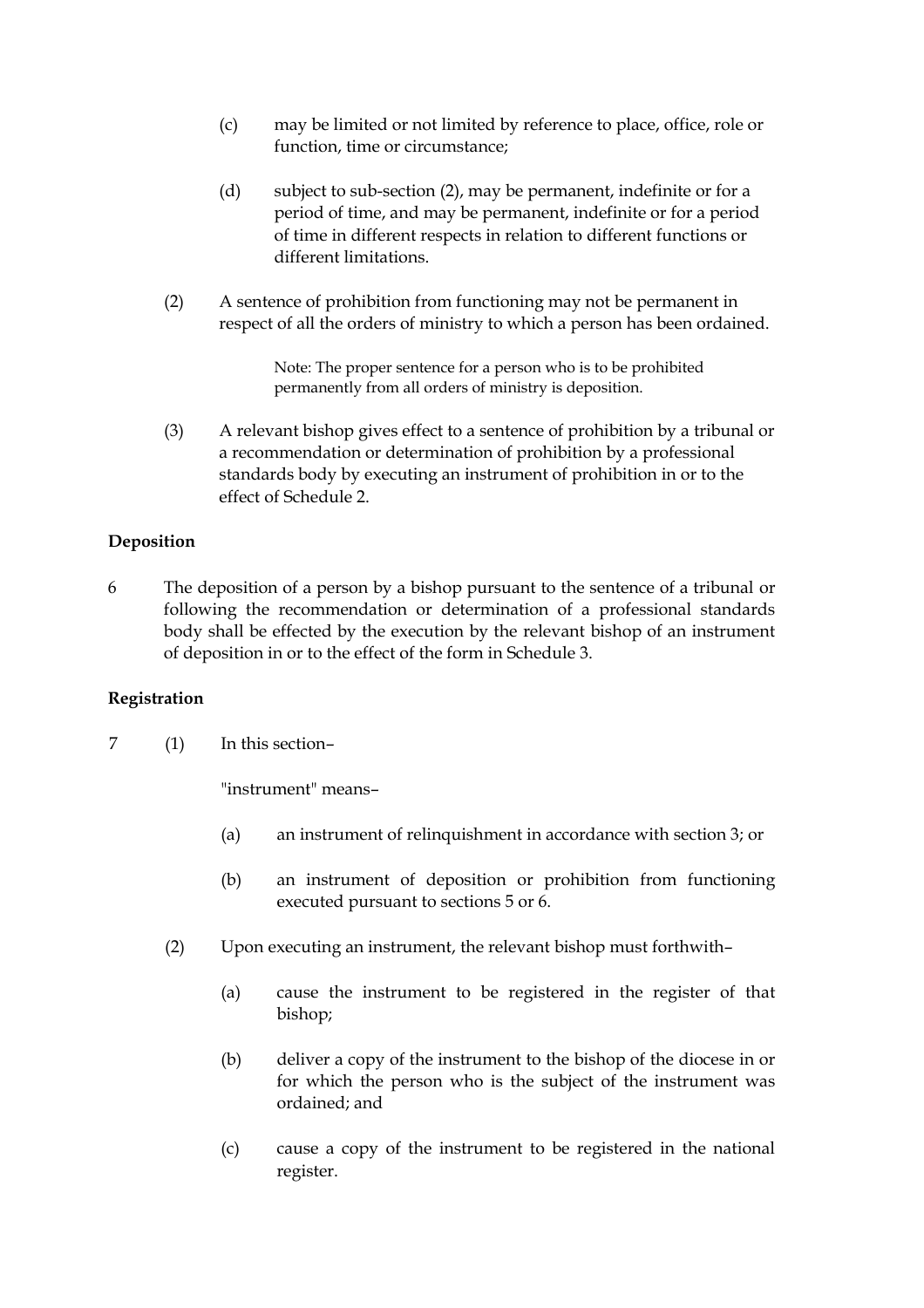#### **Giving notice of an instrument**

- 8 (1) A bishop who executes an instrument under section 7 must give notice of that instrument and of the effect of that instrument in the form of Schedule 4 to the Primate, the General Secretary and such other persons as the bishop considers necessary.
	- (2) The bishop may include in or with the notice under subsection (1) a statement of any circumstances relevant to the relinquishment**,** prohibition or deposition.
	- (3) The General Secretary must as soon as reasonably practicable make available to the public the information contained in a notice executed under sub-section (1).

## **Effect of prohibition from functioning**

- 9 (1) A prohibition from functioning has effect according to its terms.
	- (2) Where a person is prohibited from functioning in an order of ministry, that person—
		- (a) must not act in contravention of or inconsistently with that prohibition by—
			- (i) officiating or acting in any manner that is reserved to that order of ministry; or
			- (ii) accepting or holding any office in this Church capable of being held only by a person in that order of ministry;
		- (b) ceases to have any right, privilege or advantage attached to that order of ministry; and
		- (c) must not hold himself or herself out as being in that order of ministry.

#### **Effect of relinquishment of fewer than all Holy Orders**

- 10 A person who has relinquished one or more but not all orders of ministry in respect of any order of ministry relinquished—
	- (a) may not officiate or act in any manner that is reserved for that order or those orders;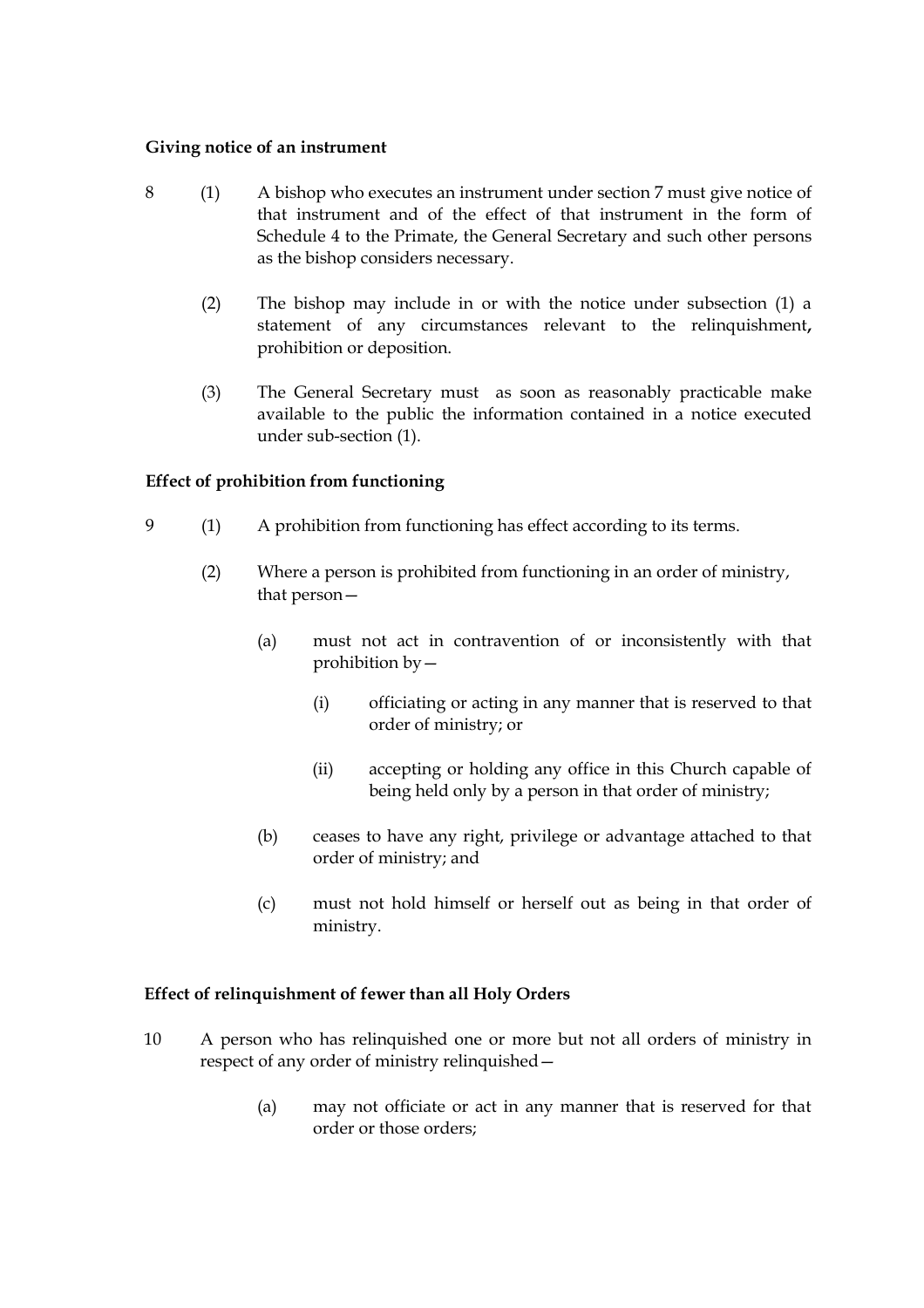- (b) may not accept or hold any office in this Church capable of being held only by a person in that order or those orders;
- (c) ceases to have any right, privilege or advantage attached to that order or those orders; and
- (d) must not hold himself or herself out as being in that order or those orders.

#### **Effect of relinquishment of all Holy Orders and of deposition**

- 11 A person who has relinquished all Holy Orders or who has been deposed in accordance with this or another Canon or following the sentence of a tribunal or the recommendation or determination of a professional standards body—
	- (a) may not:
		- (i) officiate or act in any manner as a bishop, priest or deacon of this Church; or
		- (ii) accept or hold any office in this Church capable of being held only by a person in Holy Orders;
	- (b) ceases to have any right, privilege or advantage attached to the order of bishop, priest or deacon;
	- (c) must not hold himself or herself out to be a member of the clergy;
	- (d) may not hold an office in a diocese which may be held by a lay person without the consent of the bishop of the diocese; and
	- (e) shall be considered to be a lay person for the purposes of all laws, canons, rules, ordinances and regulations of the Church except for any provision enacted under Chapter IX of the Constitution.

#### **Revocation**

- 12 (1) A person who has relinquished one or more orders of ministry in accordance with this Canon may petition the Metropolitan of the Province in which he or she resides or, if the person resides in an extraprovincial diocese, the Primate, to issue a certificate of revocation of the instrument of relinquishment.
	- (2) The petition must include a statement of  $-$ 
		- (a) the circumstances and reasons in and for which the petitioner executed the instrument of relinquishment;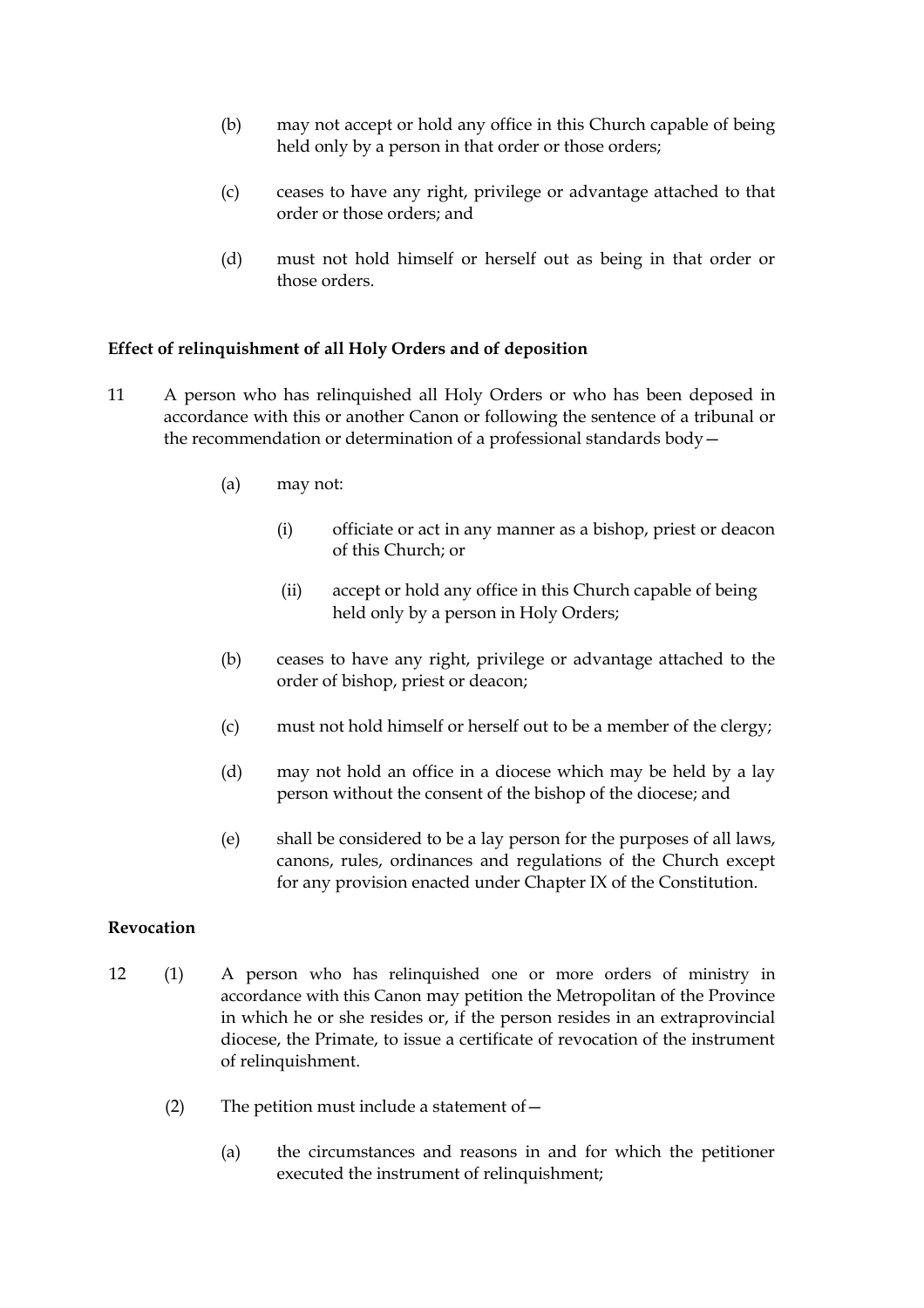- (b) the nature of the work or employment upon or in which the petitioner has been engaged, and the place or places in which the petitioner has resided since executing the instrument of relinquishment; and
- (c) the circumstances in which and the reasons for which the revocation is sought.
- (3) The Metropolitan or the Primate, as the case requires, must confer with the bishop of the diocese in which the petitioner last held a clerical licence or appointment and the bishop of the diocese in which the person resides and may make such other enquiries as seem appropriate.
- (4) The Metropolitan or the Primate, as the case requires, may by writing under seal certify that, for all purposes, the instrument of relinquishment ceases to have any force or effect.
- (5) A certificate under sub-section (4) must be registered in—
	- (a) the register of the bishop of the diocese in which the instrument of relinquishment or the instrument of deposition was registered;
	- (b) the register of the Primate; and
	- (c) the national register—

and a copy of the certificate must be delivered to the bishop of the diocese in or for which the petitioner was ordained.

#### **Effect of revocation**

13 The provisions of sections 10 and 11 do not apply to a person whose relinquishment has been revoked in accordance with this Canon.

## **Offences under this Canon**

- 14 (1) It is an offence for a person who has relinquished an order of ministry to hold out that the person continues to exercise that order, except for the purposes of any provision enacted under Chapter IX of the Constitution.
	- (2) It is an offence for a person who has been deposed to act contrary to section 11(c), except for the purposes of any provision enacted under Chapter IX of the Constitution.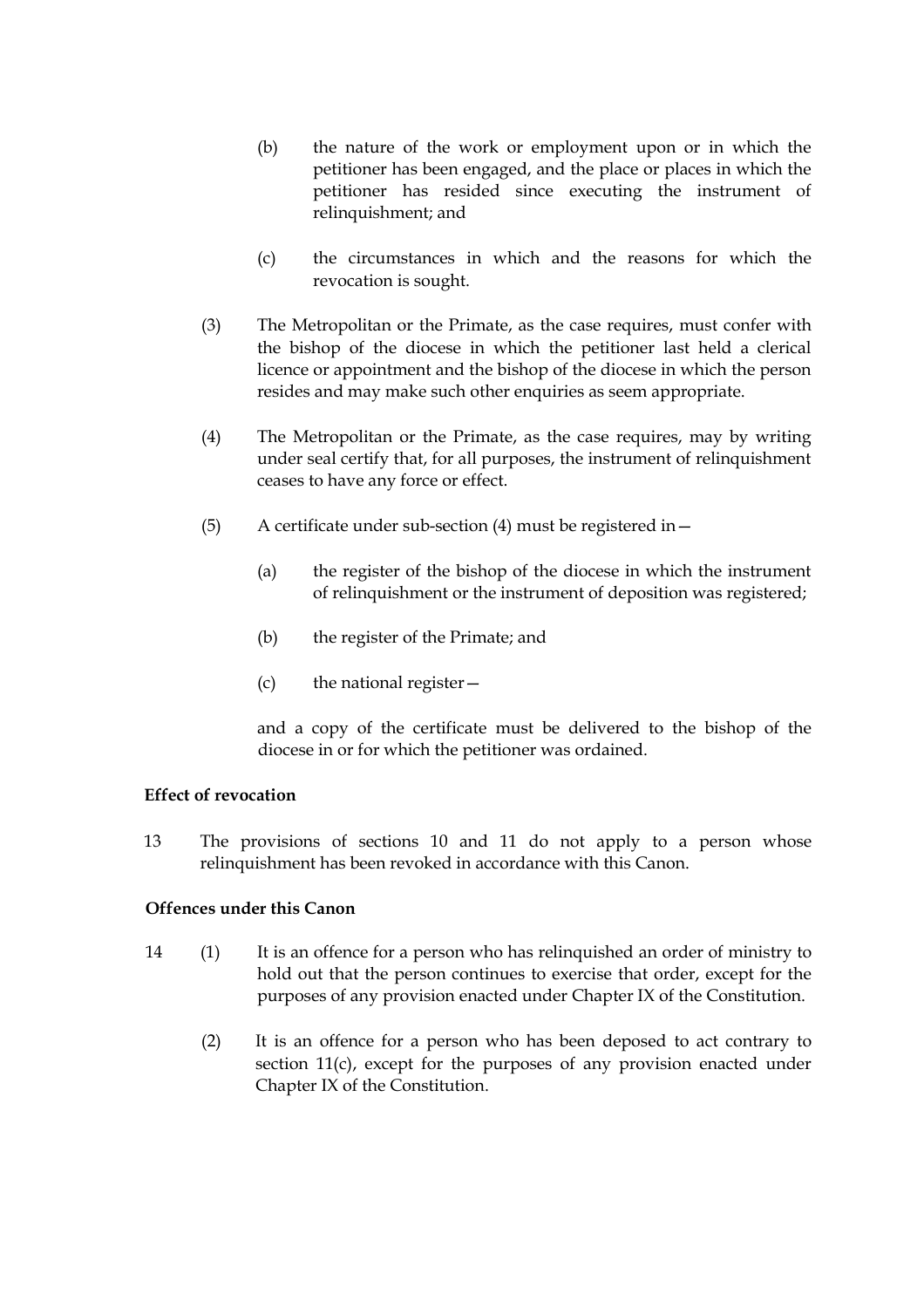## **Canon 76 of the Canons of 1603 to have no effect**

15 The Canon numbered 76 of the Canons of 1603, insofar as it may have any force, shall have no operation or effect in a diocese of this Church which adopts this canon.

#### **Repeal and consequential amendment**

- 16(1) The Holy Orders Relinquishment and Deposition Canon 2004 is repealed.
	- $(2)$  In
		- (a) section 17(3) of the Episcopal Standards Canon 2007; and
			- (b) section 23(3) of the Special Tribunal Canon 2007—

for "Holy Orders, Relinquishment and Deposition Canon 2004" substitute "Holy Orders (Removal from Exercise of Ministry) Canon 2017".

#### **Coming into force by adoption**

17 The provisions of this Canon affect the order and good government of this Church within a diocese and do not come into force in a diocese unless and until the diocese adopts this Canon by ordinance of the synod of the diocese.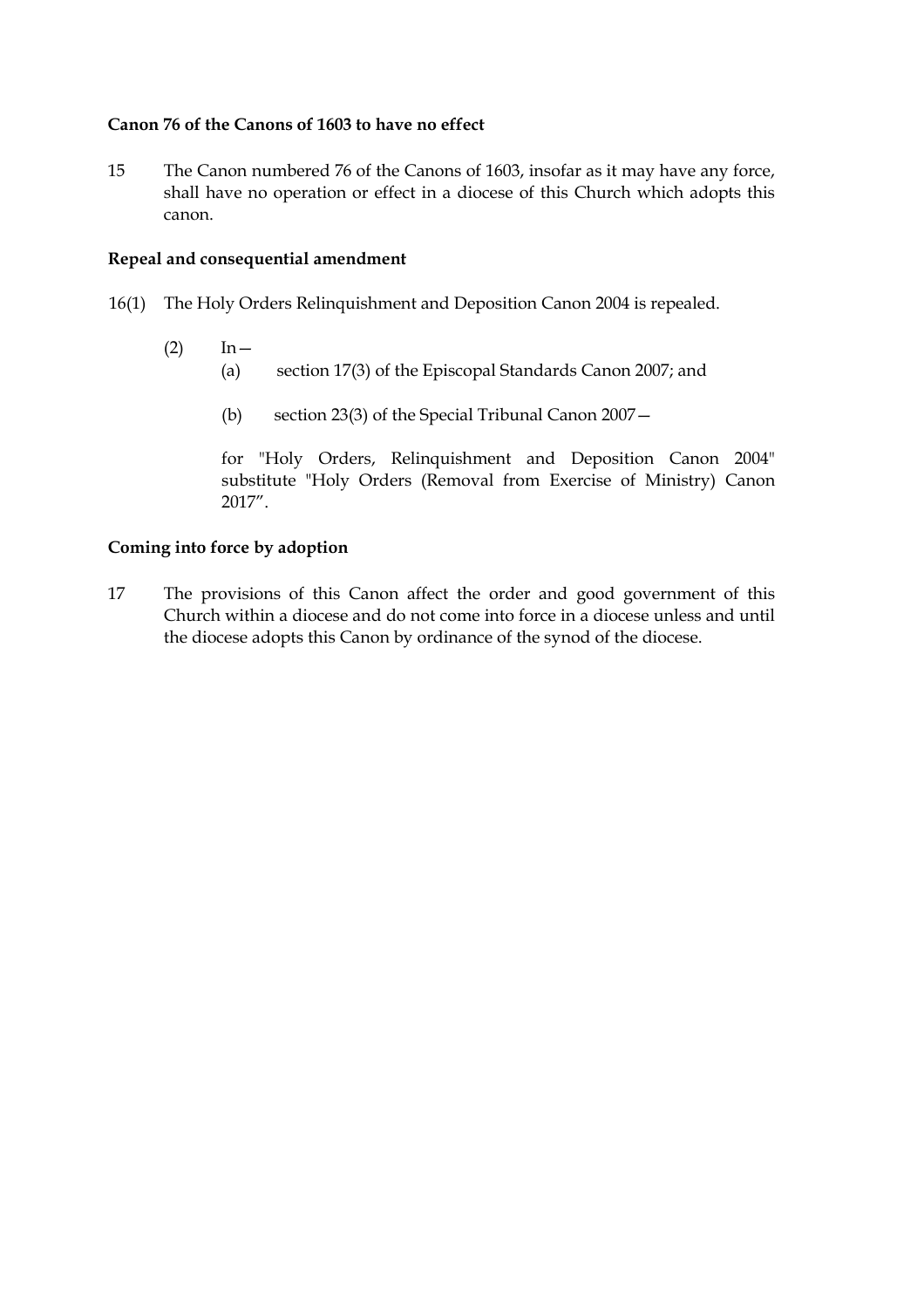#### **SCHEDULES**

#### **SCHEDULE 1**

#### **VOLUNTARY RELINQUISHMENT OF ONE OR MORE ORDERS OF MINISTRY**

KNOW ALL PERSONS BY THESE PRESENTS THAT I,

a person in Holy Orders in the Anglican Church of Australia (particulars of which are set out in the Schedule)

**DECLARE** that I have resigned the clerical licences and appointments and positions held by me as (*bishop, priest or deacon*) and **RELINQUISH** all rights and privileges as attached to the order/s of (*bishop, priest or deacon*) set out in the Schedule to this instrument in accordance with the Constitution and Canons of the Anglican Church of Australia and FURTHER DECLARE that I shall at all times from the date of this instrument conduct myself accordingly.

#### **SCHEDULE**

#### **PARTICULARS OF HOLY ORDERS SUBJECT TO THIS DECLARATION**

FULL NAME AND ADDRESS

|                                                     | ORDAINING BISHOP(S) PLACE | <b>DATE</b> |
|-----------------------------------------------------|---------------------------|-------------|
|                                                     |                           |             |
|                                                     |                           |             |
|                                                     |                           |             |
| DATED:<br><b>EXECUTED BY</b><br>in the presence of: |                           |             |

(Bishop or Archdeacon or legal practitioner)

### CONSENT OF BISHOP OF DIOCESE IN WHICH DECLARANT LAST HELD A CLERICAL LICENCE OR APPOINTMENT

I, by Divine Providence Bishop (Archbishop) of consent to the above relinquishment.

DATED: EXECUTED BY: in the presence of:

CONSENT OF BISHOP OF DIOCESE IN WHICH DECLARANT RESIDES: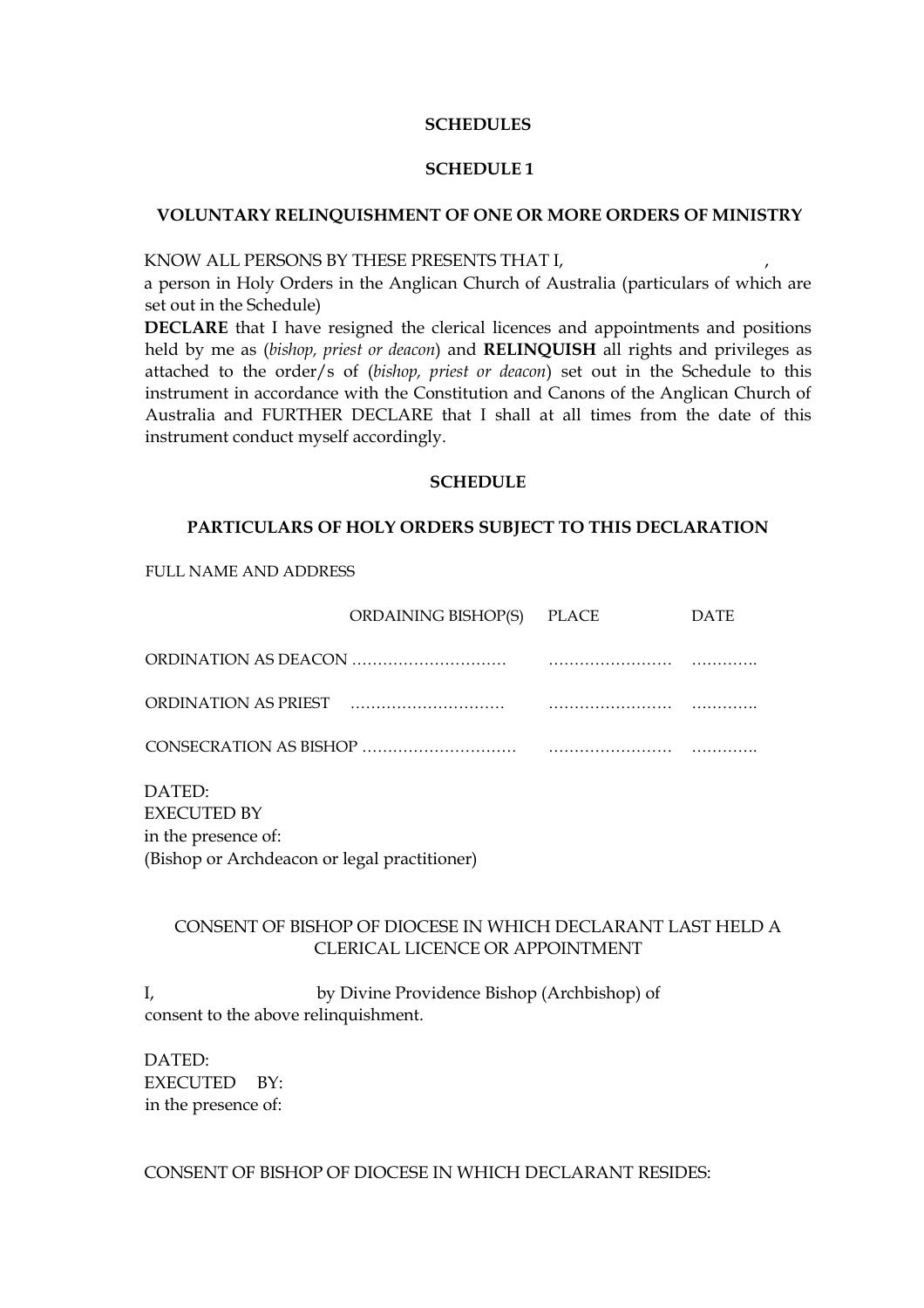I, by Divine Providence Bishop (Archbishop) of ………………. declare that I am the relevant bishop for the purposes of the Holy Orders (Removal from Exercise of Ministry) Canon 2017 and consent to the above relinquishment.

DATED: EXECUTED BY: in the presence of:

#### **SCHEDULE 2**

 $\overline{\phantom{a}}$  , where  $\overline{\phantom{a}}$  , where  $\overline{\phantom{a}}$ 

## **PROHIBITION FROM FUNCTIONING FOLLOWING THE SENTENCE OF A TRIBUNAL**

I, by Divine Providence Bishop (or Archbishop) of

To

**GREETINGS** 

I declare that I am the relevant bishop for the purposes of the Holy Orders (Removal from Exercise of Ministry) Canon 2017 and I by these presents **prohibit you from functioning in the exercise of Holy Orders** in the Anglican Church of Australia (as set out in the Schedule) in accordance with the Constitution and Canons of the Anglican Church of Australia following the sentence of a duly constituted tribunal.

#### **SCHEDULE**

#### **PARTICULARS OF HOLY ORDERS SUBJECT TO PROHIBITION**

FULL NAME AND ADDRESS

|                        | ORDAINING BISHOP(S) PLACE | <b>DATE</b> |
|------------------------|---------------------------|-------------|
| ORDINATION AS DEACON   |                           |             |
| ORDINATION AS PRIEST   |                           |             |
| CONSECRATION AS BISHOP |                           |             |

#### **PARTICULARS OF PROHIBITION FROM FUNCTIONING**

……………………………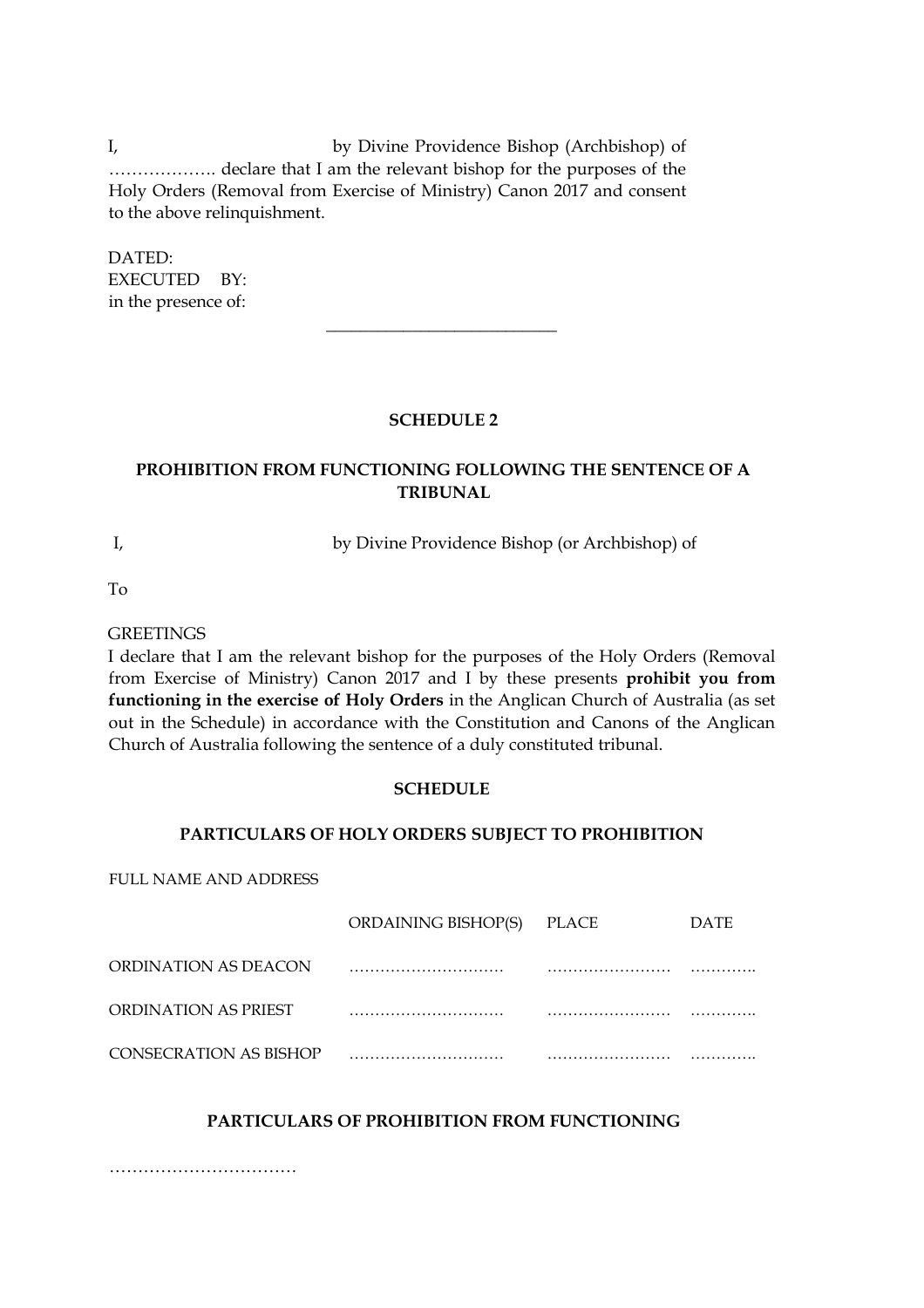DATED

SEALED

#### **SCHEDULE 3**

 $\overline{\phantom{a}}$  , where  $\overline{\phantom{a}}$  , where  $\overline{\phantom{a}}$  , where  $\overline{\phantom{a}}$ 

#### **DEPOSITION**

I, by Divine Providence Bishop (or Archbishop) of

To

**GREETINGS** 

I declare that I am the relevant bishop for the purposes of the Holy Orders (Removal from Exercise of Ministry) Canon 2017 and by these presents **depose you** in accordance with the Constitution and Canons of the Anglican Church of Australia following the sentence of a duly constituted tribunal *or* following the recommendation or determination of a professional standards body [delete as applicable] from the Holy Orders set out in the Schedule.

#### **SCHEDULE**

#### **PARTICULARS OF HOLY ORDERS**

FULL NAME AND ADDRESS

|                        | ORDAINING BISHOP(S) | PLACE | <b>DATE</b> |
|------------------------|---------------------|-------|-------------|
| ORDINATION AS DEACON   |                     |       |             |
| ORDINATION AS PRIEST   |                     |       |             |
| CONSECRATION AS BISHOP |                     |       |             |

\_\_\_\_\_\_\_\_\_\_\_\_\_\_\_\_\_\_\_\_\_\_\_\_\_\_\_

DATED

SEALED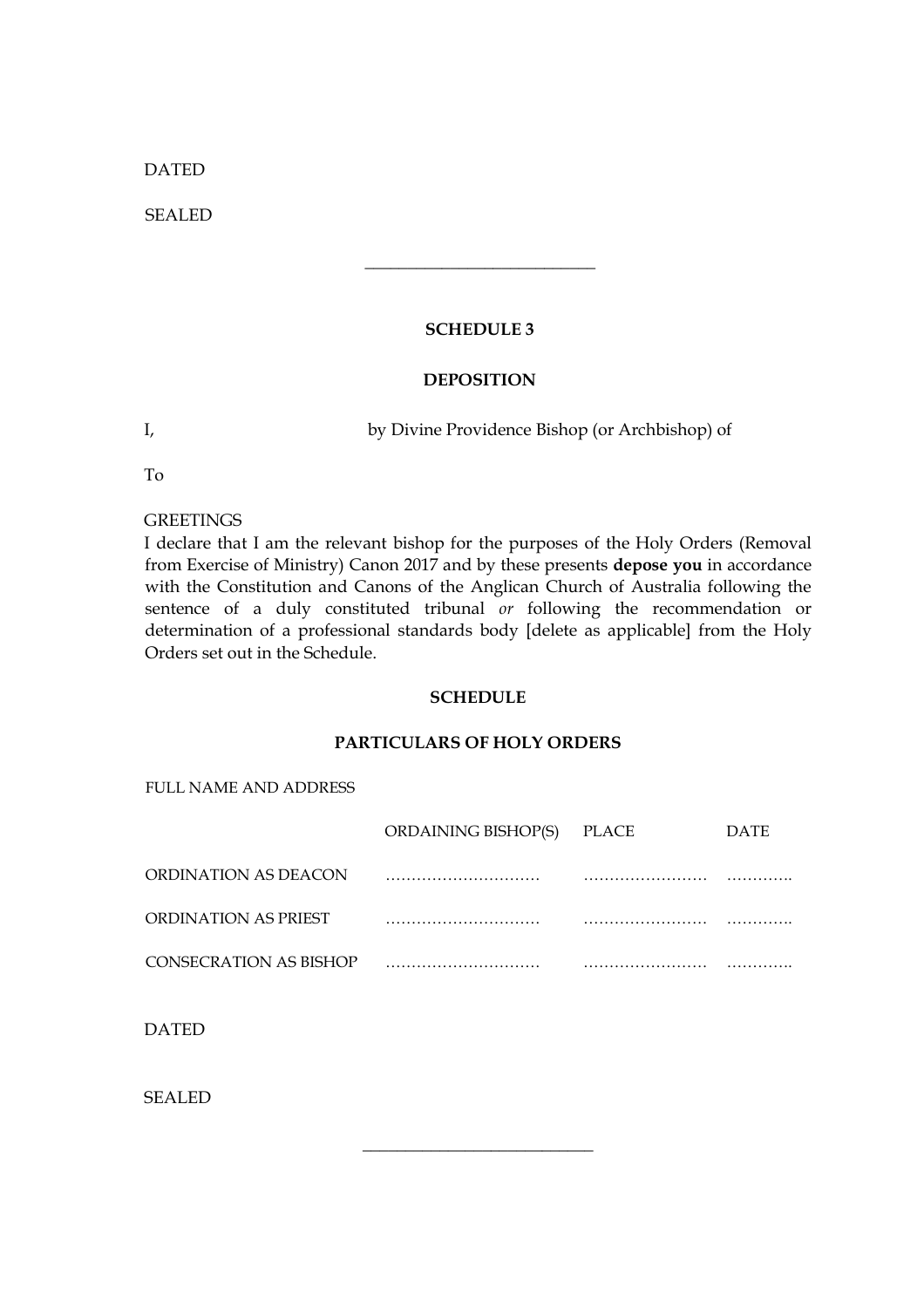## **SCHEDULE 4**

## NOTICE OF AN INSTRUMENT UNDER THE HOLY ORDERS (REMOVAL FROM THE EXERCISE OF MINISTRY) CANON 2017

I, by Divine Providence Bishop (or Archbishop) of

GIVE NOTICE of the instrument dated ……………… that concerns ………… [*name*] and that is now attached being

\* an instrument of relinquishment

\* a prohibition from functioning pursuant to the sentence of a tribunal

\* an instrument of deposition.

*\*delete as applicable*

#### **STATEMENT AS TO CIRCUMSTANCES**

## **ATTACHMENT**

DATED

#### **Secretaries' Certification of copy of Canon as passed** [SO63(20)]

We certify that the Canon above is a copy of the Canon as passed on the 7<sup>th</sup> day of September 2017.

Dated: 8 September 2017

(sgd) Katherine Bowyer\_\_\_\_\_\_\_\_\_\_\_\_\_\_

Clerical Secretary

(sgd) Timothy Reid\_\_\_\_\_\_\_ \_\_\_\_\_\_\_\_

Lay Secretary